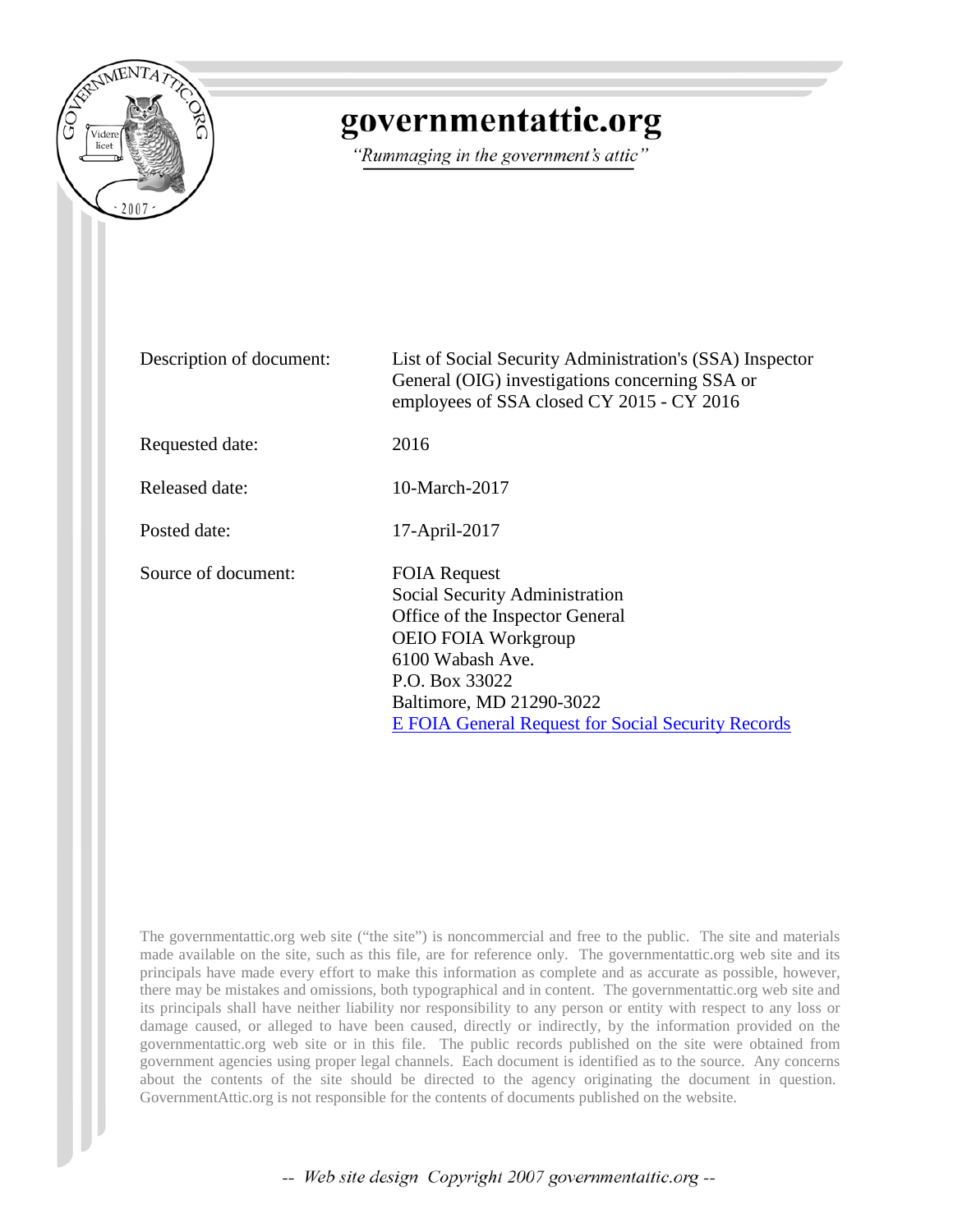

Refer to:

S9H: AR2358 March 10, 2017

I am responding to your Freedom of Information Act (FOIA) Internet request for a list of the Social Security Administration's (SSA) Office of the Inspector General (OIG) investigations closed during calendar years 2015-2016 concerning SSA or employees of SSA.

OIG does not maintain a listing of closed investigations. However in an attempt to assist you, OIG derived information for calendar years 2015 and 2016 from the investigative case management system. The information is based on subject type criteria indicative of SSA or SSA employee related investigations. I have enclosed the information.

If you would like further assistance with your request, you may contact our FOIA Public Liaison by email at FOIA.Public.Liaison@ssa.gov; by phone at 410-965-1727, by choosing Option 2; or facsimile at 410-966-0869. Additionally, you may contact the Office of Government Information Services (OGIS) at the National Archives and Records Administration to inquire about the FOIA mediation services they offer. The contact information for OGIS is as follows: Office of Government Information Services, National Archives and Records Administration, 8601 Adelphi Road- OGIS, College Park, MD 20740-6001; email at ogis@nara.gov; telephone at 202-741-5770; toll-free at 1-877-684-6448; or facsimile at 202-741-5769.

If you disagree with this decision, you may file a written appeal with the Executive Director for the Office of Privacy and Disclosure, Social Security Administration, 617 Altmeyer Building, 6401 Security Boulevard, Baltimore, Maryland 21235. Your appeal must be postmarked or electronically transmitted to FOIA.PA.Officers@ssa.gov within 90 days of the date of our response to your initial request. Please mark the envelope or subject line with "Freedom of Information Appeal."

Sincerely,

77 ary Ann Zemmerman

Mary Ann Zimmerman Acting Freedom of Information Officer

Enclosure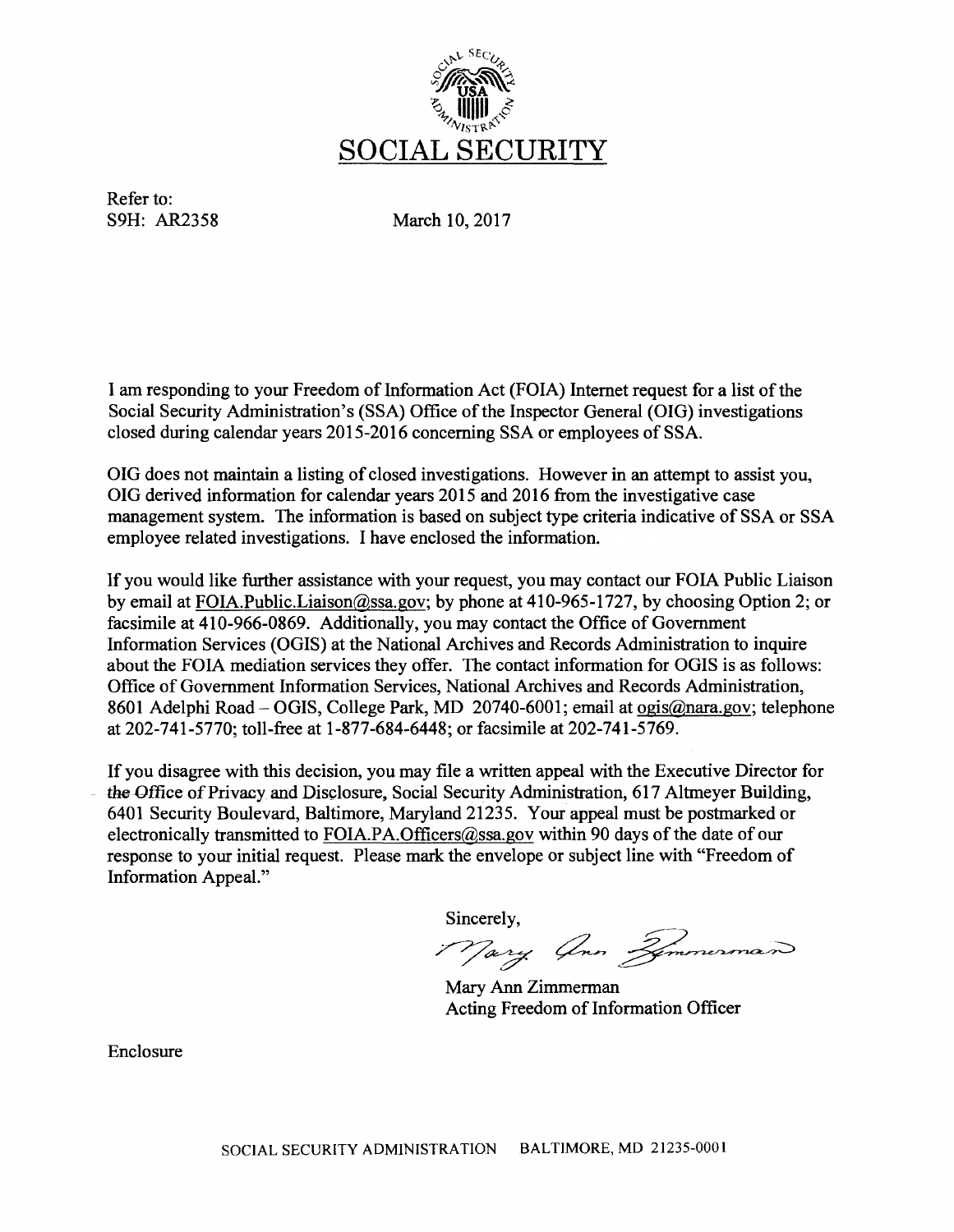| Case<br><b>Number</b>  | <b>Close Date</b> |
|------------------------|-------------------|
| SFO140001<br>9Α        | 1/8/2015          |
| HOU14000<br>40C        | 1/9/2015          |
| BRL130001<br>7C        | 1/28/2015         |
| STP110002<br>7D        | 2/9/2015          |
| SFO140005<br>0C        | 2/12/2015         |
| STL130004<br>4C        | 2/12/2015         |
| MAD15000<br>02Z        | 3/19/2015         |
| BAL130003<br>9D.       | 3/30/2015         |
| <b>DET140001</b><br>9А | 3/30/2015         |
| FRE150000<br>3В        | 4/13/2015         |
| MAN13000<br>42D        | 4/16/2015         |
| HOU14000<br>23C        | 4/20/2015         |
| NHV140004<br>6C        | 4/21/2015         |
| ATL130004<br>8С        | 4/24/2015         |
| STL130000<br>7F        | 4/28/2015         |
| <b>BHM15000</b><br>08D | 5/6/2015          |
| SJN150002<br>2C        | 5/14/2015         |
| LAS100001<br>2Z        | 5/27/2015         |
| STL140005<br>ЗC        | 6/15/2015         |
| PHX150003<br>4D        | 6/17/2015         |
| POR15000<br>03D        | 7/1/2015          |
| <b>MAN15000</b><br>10D | 7/27/2015         |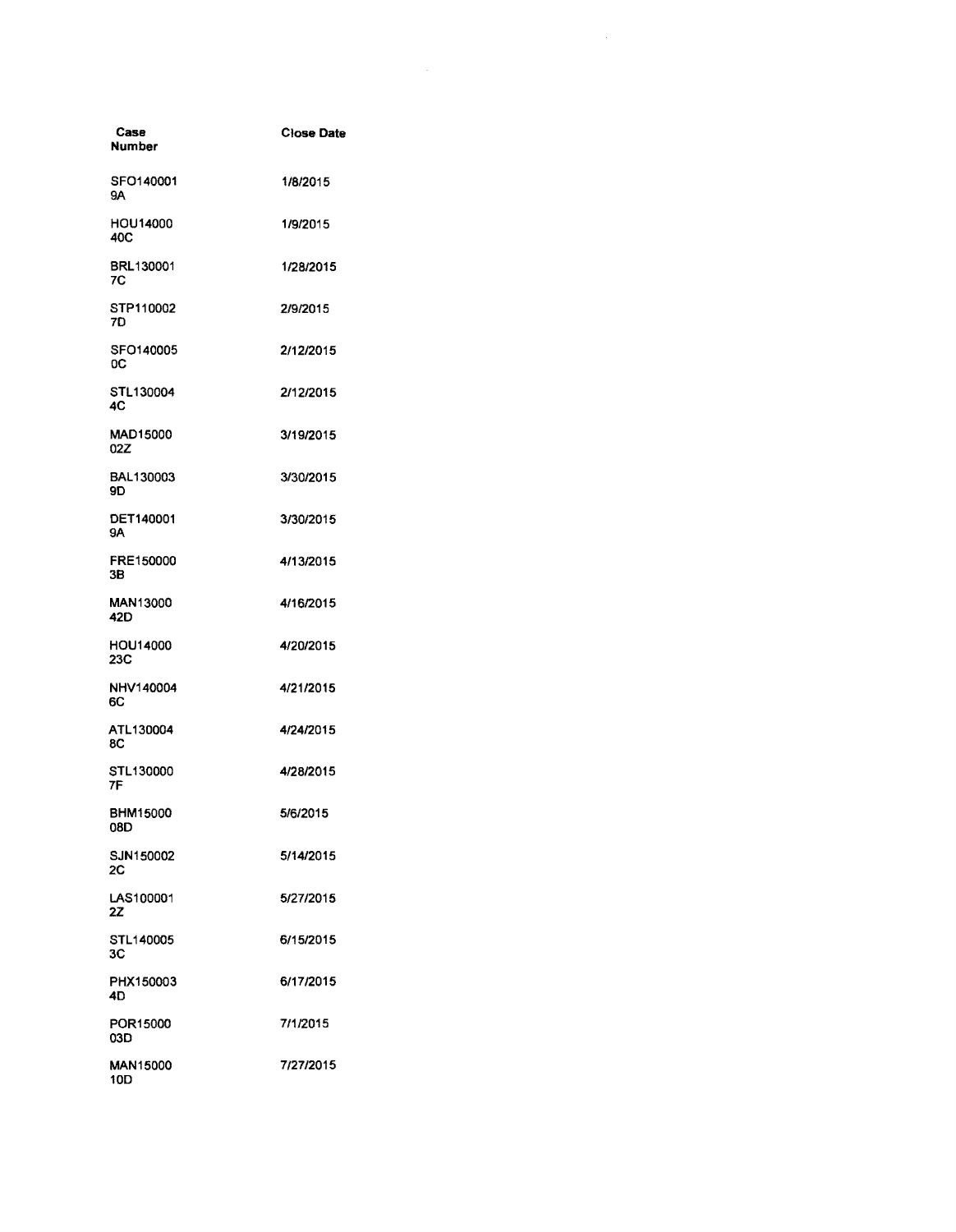| Case<br>Number                      | <b>Close Date</b> |  |  |
|-------------------------------------|-------------------|--|--|
| LAS130003<br>8Β                     | 7/29/2015         |  |  |
| BOS140004<br>6C                     | 7/31/2015         |  |  |
| NYC120020<br>9Β                     | 8/19/2015         |  |  |
| BOS150001<br>7В                     | 9/11/2015         |  |  |
| ATL150005<br>0Z                     | 10/15/2015        |  |  |
| NHV140001<br>9C                     | 10/15/2015        |  |  |
| SDO14001<br>03A                     | 10/15/2015        |  |  |
| MIL130000<br>7D                     | 10/29/2015        |  |  |
| CHI150000<br>6C                     | 11/4/2015         |  |  |
| CHI140002<br>5J                     | 11/6/2015         |  |  |
| <b>BAL140008</b><br>4D              | 11/19/2015        |  |  |
| DET150002<br>0A                     | 11/19/2015        |  |  |
| DET150002<br><b>9C</b>              | 11/19/2015        |  |  |
| GRP15000<br>09D                     | 11/24/2015        |  |  |
| CHI120004<br>3 <sub>l</sub>         | 11/25/2015        |  |  |
| <b>MAN15000</b><br>13D<br>ELP150001 | 11/25/2015        |  |  |
| 5C                                  | 12/17/2015        |  |  |
| PHL120004<br>2D                     | 12/22/2015        |  |  |
| BAL130006<br>8C                     | 12/23/2015        |  |  |
| <b>BRL150001</b><br>2C              | 12/23/2015        |  |  |
| SEA150007<br>7C                     | 12/28/2015        |  |  |
| BAL150003<br>7D                     | 1/13/2016         |  |  |